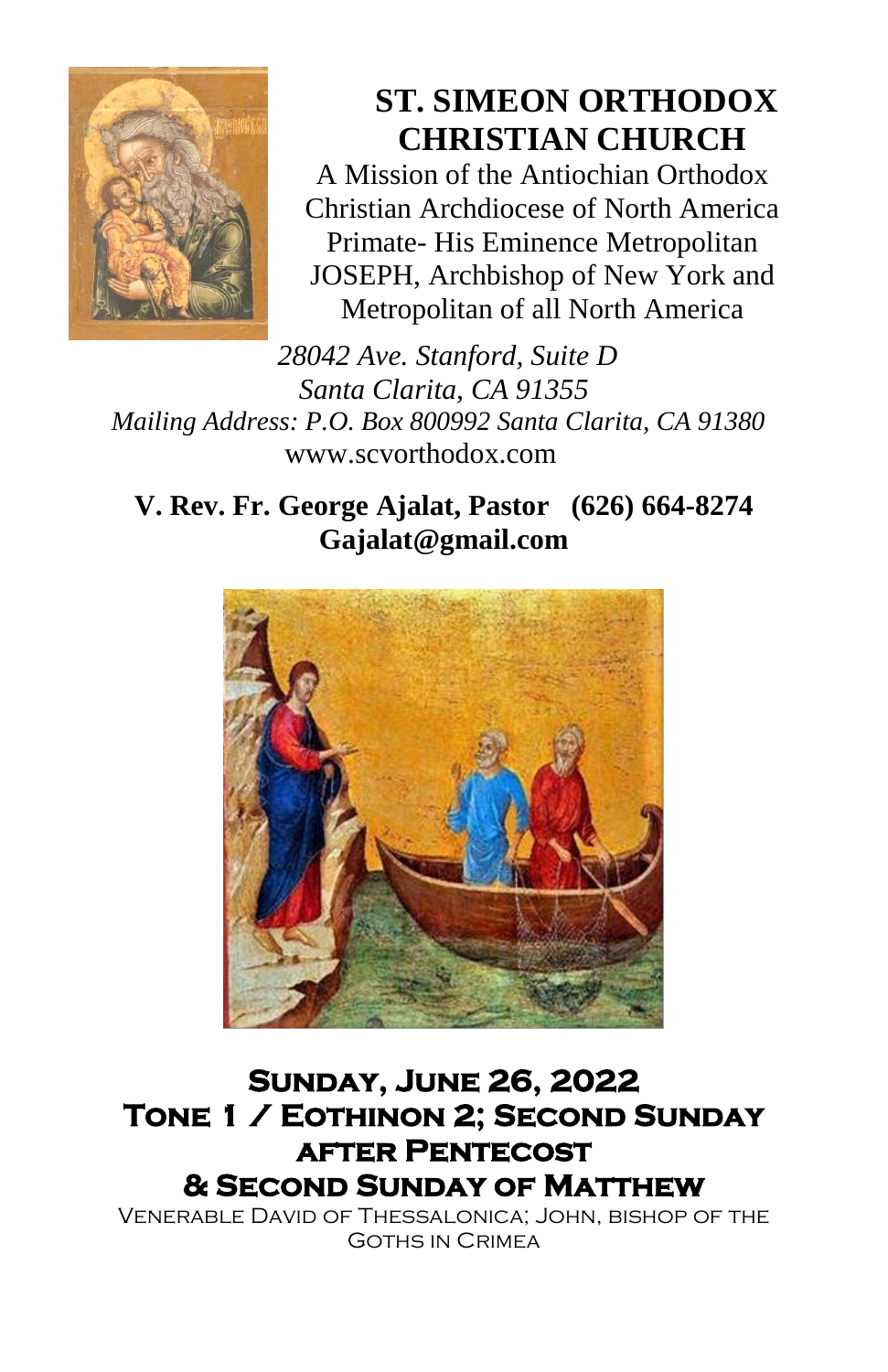## *WELCOME!*

# *"The Newest Church in Santa Clarita is the Oldest Church in the World."*

St. Simeon Orthodox Church welcomes all of you to our community this Sunday- for truly, **"***This is the Day that the Lord has made*." We are honored to have you worship with us. If you are new to our community or simply have any questions, please introduce yourselves to Fr. George after the Divine Liturgy. He would love to meet you.

## **RESURRECTIONAL APOLYTIKION IN TONE ONE**

While the stone was sealed by the Jews, and the soldiers were guarding Thy most pure body, Thou didst arise on the third day, O Savior, granting life to the world. For which cause the heavenly powers cried aloud unto Thee, O giver of life. Glory to Thy Resurrection O Christ, glory to Thy kingdom, glory to Thy providence, O Thou Who alone art the lover of mankind.

# **TROPARION FOR ST. SIMEON IN TONE ONE**

Rejoice, thou who art full of grace, O Virgin Theotokos, for from thee hath risen the Sun of Righteousness, Christ our God, enlightening those in darkness. Rejoice, thou also, O righteous Elder, as thou receivest in thine arms the Redeemer of our souls, Who also granteth unto us the Resurrection.

#### **ORDINARY KONTAKION IN TONE TWO**

O protection of Christians that cannot be put to shame, mediation unto the Creator most constant, O despise not the suppliant voices of those who have sinned; but be thou quick, O good one, to come unto our aid, who in faith cry unto thee: Hasten to intercession, and speed thou to make supplication, thou who dost ever protect, O Theotokos, them that honor thee.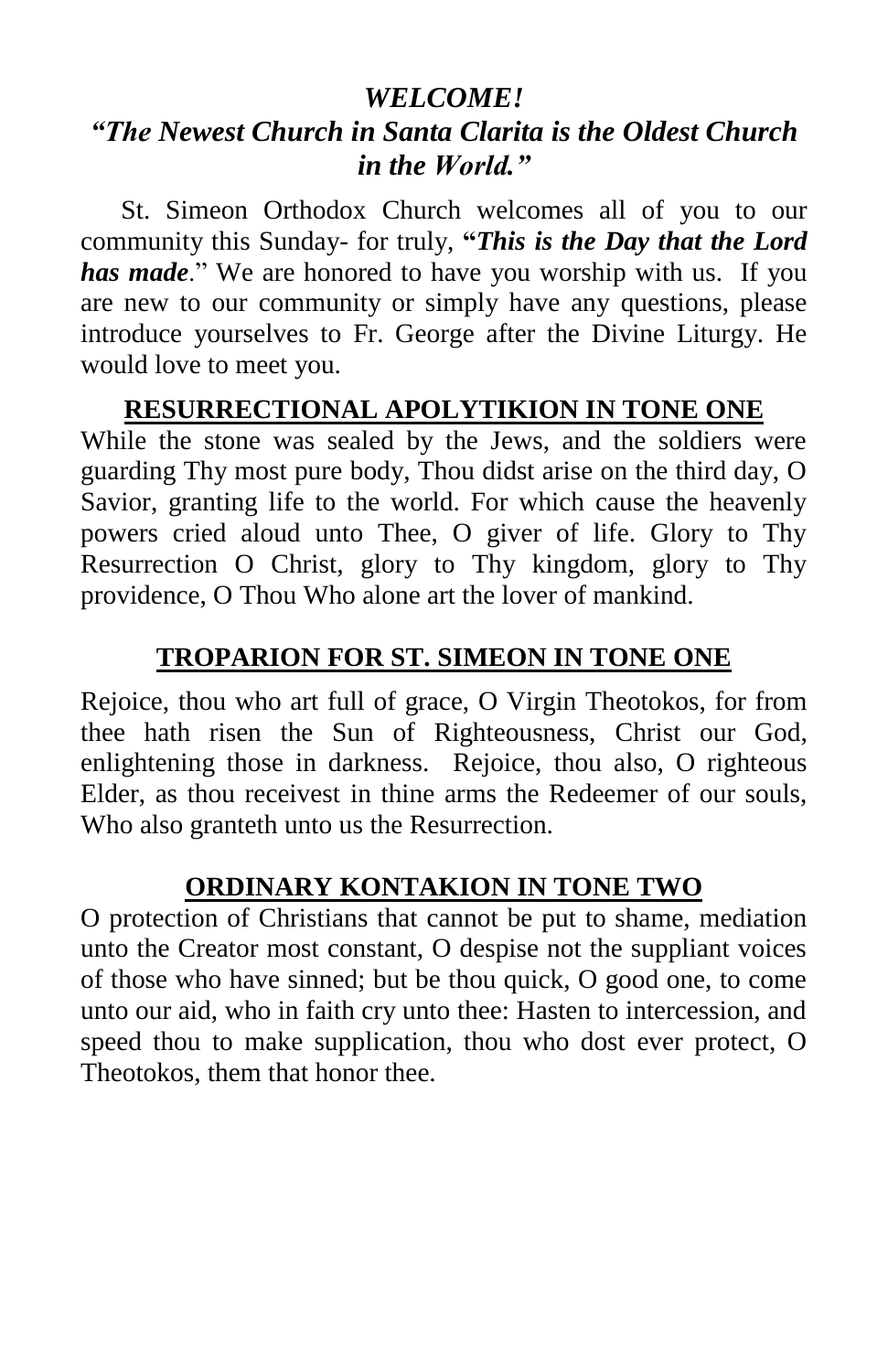#### **THE EPISTLE**

(For Second Sunday after Pentecost) *Let Thy mercy, O Lord, be upon us. Rejoice in the Lord, O ye righteous.*

## **The Reading from the Epistle of St. Paul to the Romans. (2:10- 16)**

Brethren, glory and honor and peace to everyone who does good, to the Jew first, and also to the Greek; for there is no respect of persons with God. For as many as have sinned without the Law will also perish without the Law; and as many as have sinned under the Law will be judged by the Law (for it is not the hearers of the Law who are just before God but the doers of the Law are justified. For when the nations who do not have the Law do by nature the things contained in the Law, these then, in spite of not having the Law, are a law to themselves, in that they show the work of the Law written in their hearts, and their conscience also bears witness, and their conflicting thoughts accuse or perhaps excuse them) in the day when God judges the secrets of persons, according to my gospel, through Jesus Christ.

#### **THE GOSPEL**

#### (For Second Sunday of Matthew) **The Reading from the Holy Gospel according to St. Matthew. (4:18-23)**

At that time, as Jesus was walking by the Sea of Galilee, He saw two brothers, Simon who is called Peter and Andrew his brother, casting a net into the sea; for they were fishermen. And He said to them, "Follow Me, and I will make you fishers of men." Immediately they left their nets and followed Him. And going on from there He saw two other brothers, James the son of Zebedee and John his brother, in the boat with Zebedee their father, mending their nets, and He called them. Immediately they left the boat and their father, and followed Him. And He went about all Galilee, teaching in their synagogues and preaching the gospel of the Kingdom and healing every disease and every infirmity among the people.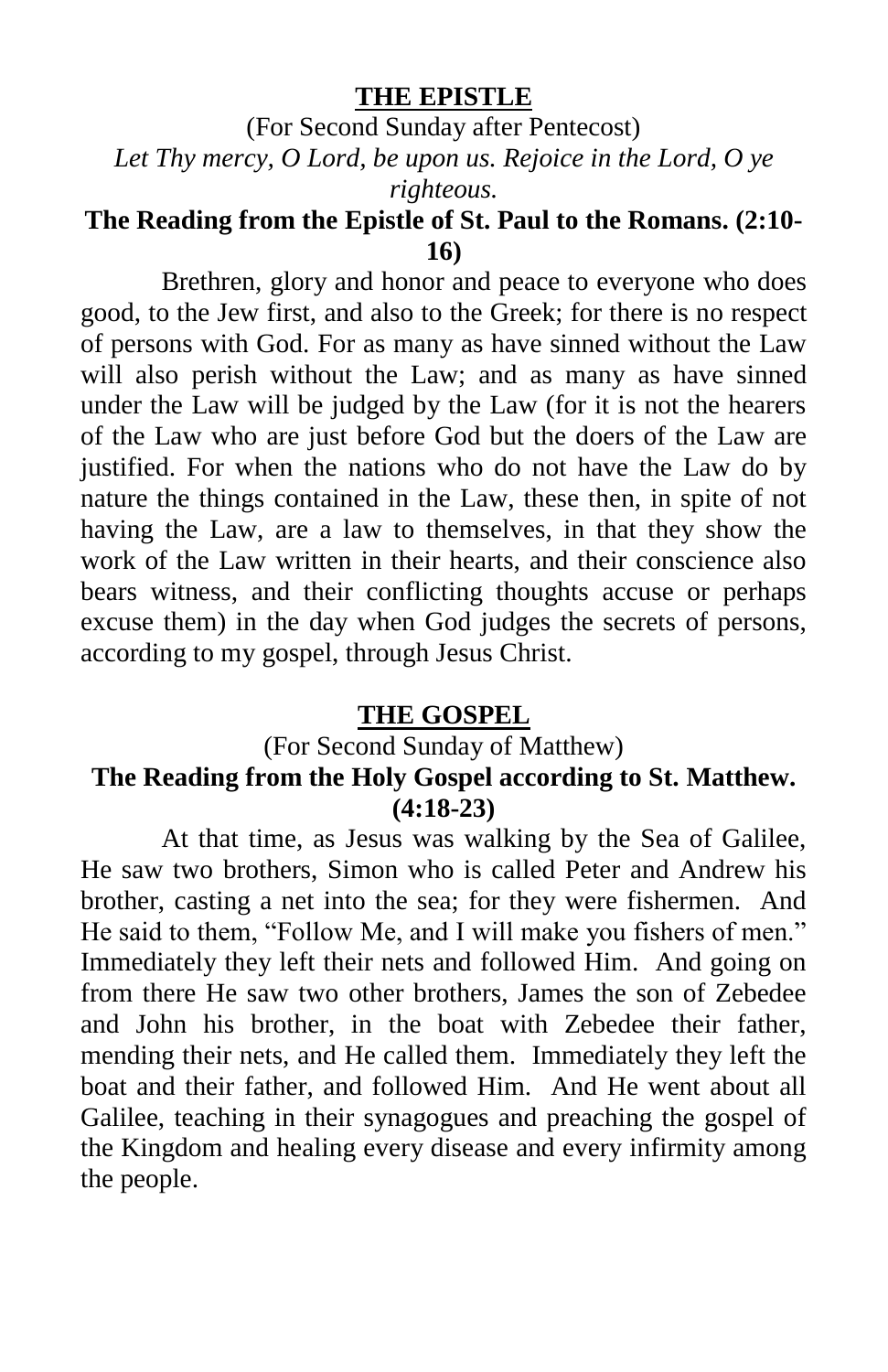## **THE DISMISSAL**

Priest: May He Who rose from the dead, Christ our true God, through the intercessions of His all-immaculate and all-blameless holy Mother; by the might of the Precious and Life-giving Cross; by the protection of the honorable Bodiless Powers of Heaven; at the supplication of the honorable, glorious Prophet, Forerunner and Baptist John; of the holy, glorious and all-laudable apostles; of the holy, glorious and right-victorious Martyrs; of our venerable and God-bearing Fathers; *of Saint N., the patron and protector of this holy community*; of the holy and righteous ancestors of God, Joachim and Anna; of the Venerable David of Thessalonica; and John, bishop of the Goths in Crimea, whose memory we celebrate today, and of all the saints: have mercy on us and save us, forasmuch as He is good and loveth mankind.

Priest: Through the prayers of our holy fathers, Lord Jesus Christ our God, have mercy upon us and save us. Choir: Amen.

# **HOLY OBLATIONS**

**For Victor and Kati Sarbu, Lily Ana, and Christian** as they move to Indiana. May our Lord continue to protect and grant all good things to your beautiful family in your new life.. The parish of St. Simeon is grateful for all of your work for the youth in our Lord's Vineyard. God bless you always. With all of our love and appreciation.

## **TRISAGION**

**For Chris Hencke (3 days).** May the Lord grant him rest with all of His Saints. Memory Eternal! Offered by his faithful brothers and sisters in Christ of St. Simeon.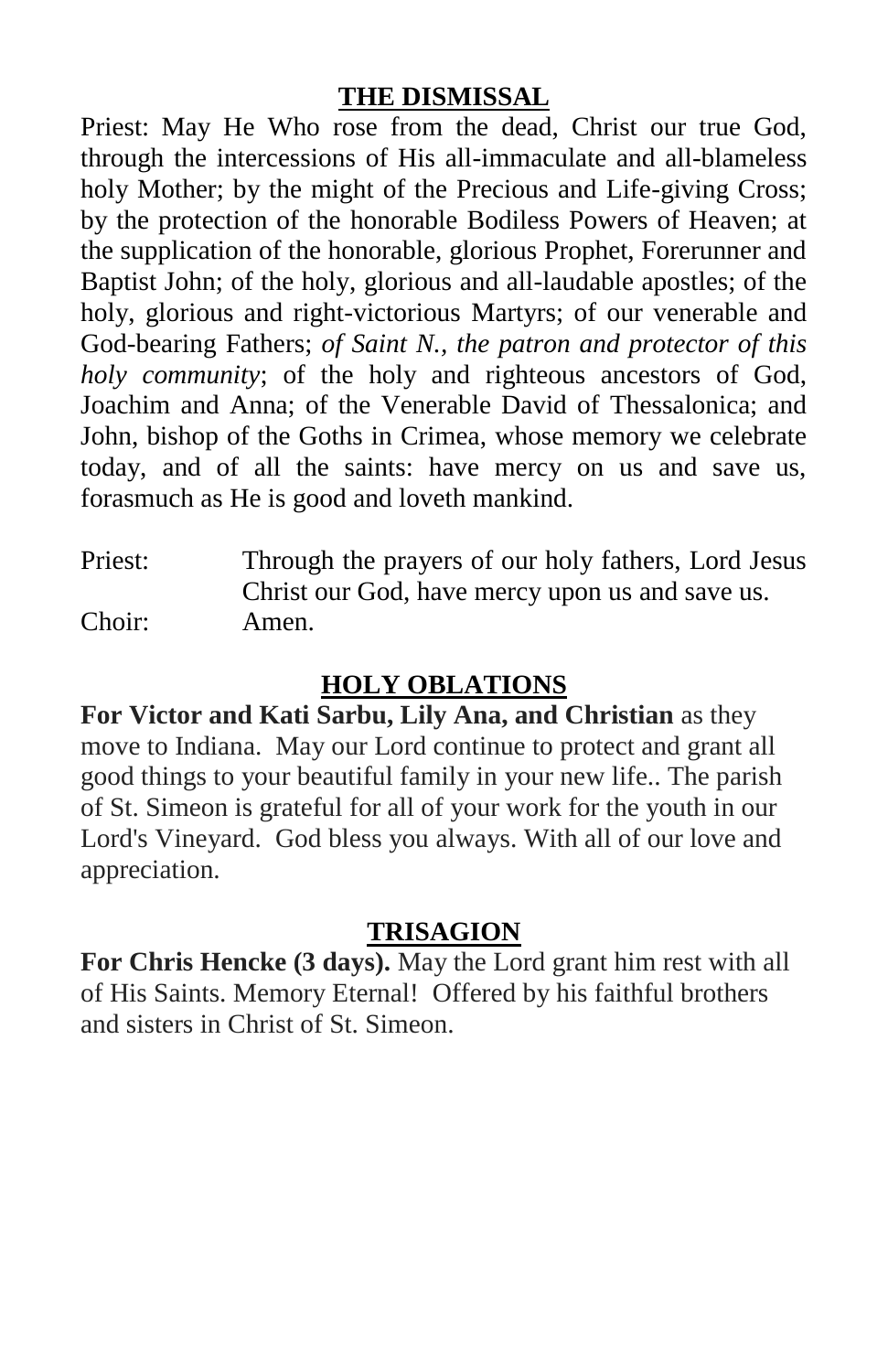#### **Please submit your oblations to: [stsimeonbulletin@gmail.com](mailto:stsimeonbulletin@gmail.com) by 9pm on Wednesday.**

# **Thought for the Week**

# *"For it is not the hearers of the Law who are righteous before God, but the doers of the Law who will be justified."*

To understand this most profound statement of St. Paul we must first understand some of our most precious Orthodox theology (forgive me again for being theological). We must understand what the terms *"righteousness"* and *"justified"* mean in the above passage.

Being righteous is not a moral category but it is entering into the life of God by keeping His commandments. On the surface, this sounds a bit legalistic but it is not. Keeping the commandments and being forgiven of our debts (sins) is not a change of our legal status before God, it is rather an act of Love by our God. To keep our Lord's commandments is to love Him and to love our fellow humanity. To sin is a failure to love and that is precisely the debt (or ransom) that our Lord paid on the cross. The cross, in its most profound meaning is that He has freed us from an inability to love by recreating us to be able to love. To truly love is to die to ourselves and to live for others. This understanding of salvation takes us out of the category of doing right and wrong and puts us into the category of loving or failing to love.

Sin (or our debt) is in its very essence a failure to love. St. Paul writes; *<sup>8</sup> Owe no one anything except to love one another, for he who loves another has fulfilled the law. For the commandments, "You shall not commit adultery," "You shall not murder," "You shall not steal," "You shall not bear false witness," "You shall not covet," and if there is any other commandment, are all summed up in this saying, namely, "You shall love your neighbor as yourself." Love does no harm to a neighbor; therefore love is the fulfillment of the law. (Rom 13:8- 10 NKJ)*

It is also in this same way that we, as Orthodox understand what being "justified" means. This is not a legal term that means simply "to be rendered righteous, or to go from guilty to not guilty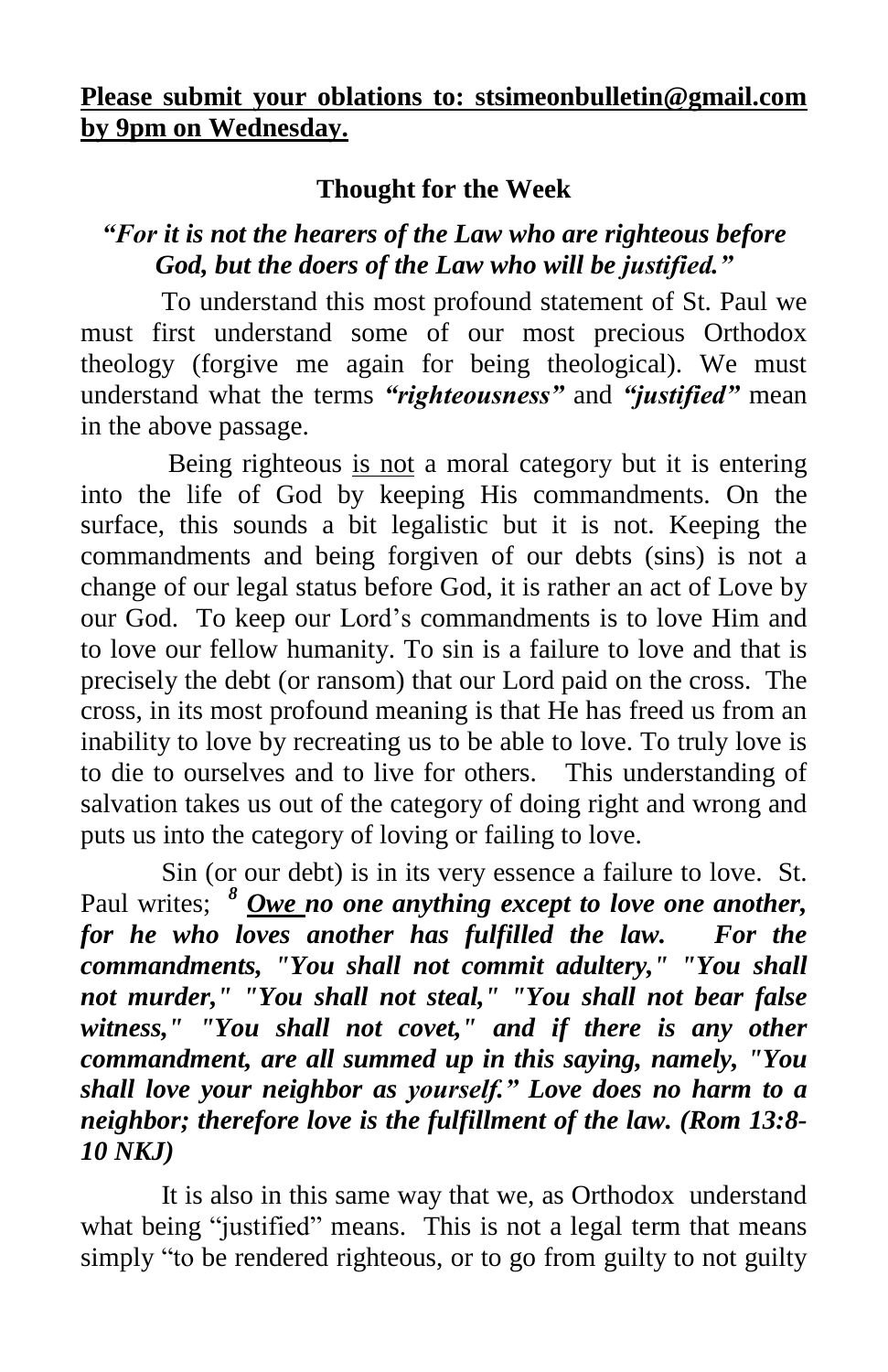before God" (as is so often explained in western theology). It has a much deeper and more subtle meaning. Its meaning can be approached if we read another passage from St. Paul; *" Therefore, as through one man's offense judgment came to all men, resulting in condemnation, even so through one Man's righteous act the free gift came to all men, resulting in justification of life. (Rom 5:18 NKJ)* " To be justified, means to have life infused into us by God- and that life is love itself. To be justified means to be resurrected to life, to a life of love. And this love does not come from ourselves, but is given to us, is recreated in us by God Himself as a free gift. Read what St. John writes: *We love Him because He first loved us. (1Jo 4:19 NKJ.* It is indeed a free gift which has been given to each and every one of us; each of us who have been baptized into Christ Jesus and who partake of His Holy Body and Blood, and who strive to love Him by keeping His commandments.

Beloved in Christ Jesus, everything we need has been given to us by our Lord as a free gift. This everything is the ability to love God and to love our neighbor. We must, however, open this gift up and make it our own. We must make it real by using it, by cherishing it, by protecting it at all costs in our relationships with others and with our Lord. We must reject all self-centeredness, all selfishness, and become compassionate and merciful in all that we do. We must forgive others, if we are to be forgiven. We must ultimately die to ourselves and live for our God and for others. This, beloved, is what it means to be a doer of the law. Amen.